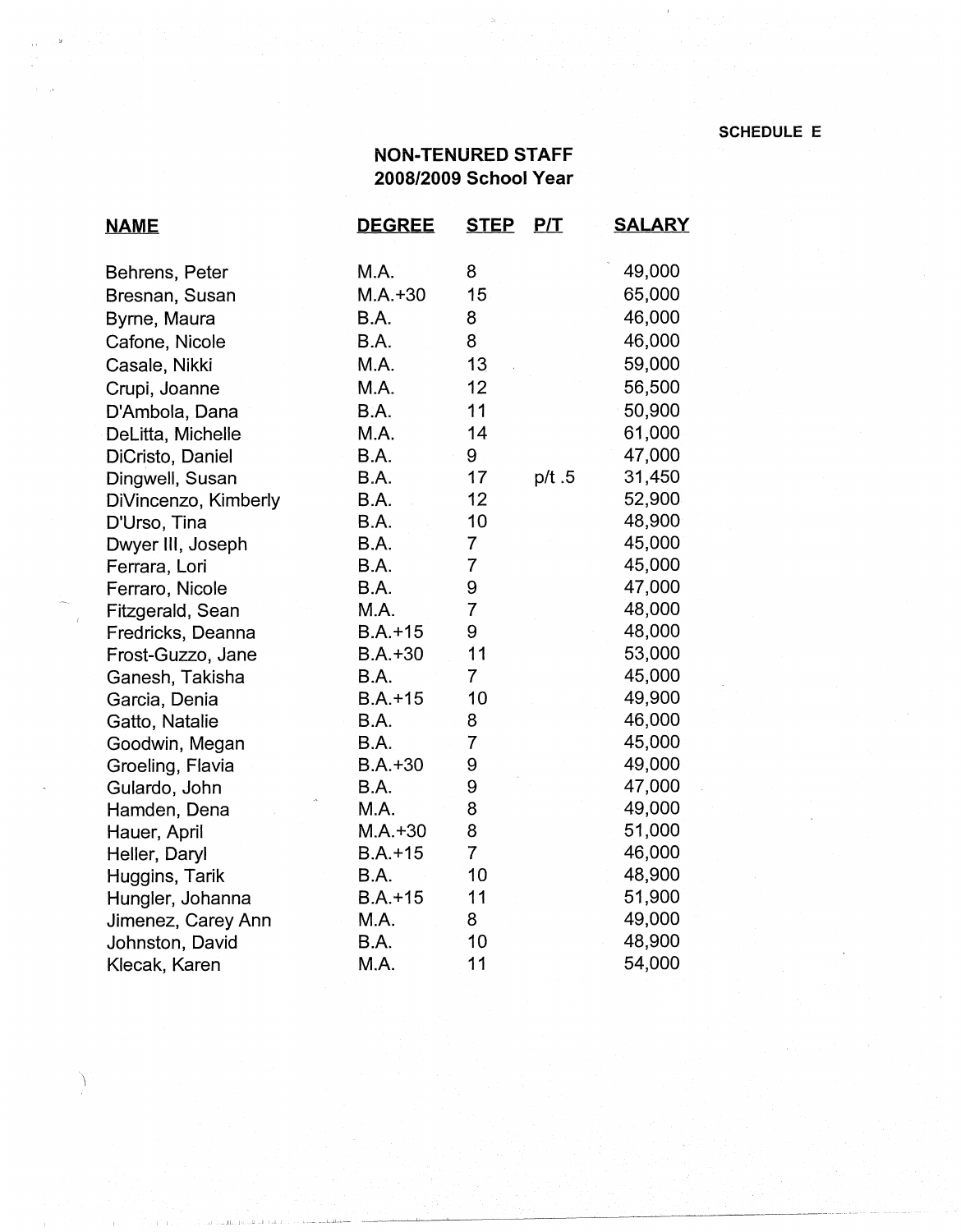## Page 2

| <b>NAME</b>           | <b>DEGREE</b> | <b>STEP</b>    | P/T   | <u>SALARY</u> |
|-----------------------|---------------|----------------|-------|---------------|
| Lappostato, Theresa   | B.A.          | 9              |       | 47,000        |
| Liagouris, Yolanda    | M.A.          | 8              |       | 49,000        |
| Lombard, Alicia       | B.A.          | $\overline{7}$ |       | 45,000        |
| Lombardo, Jenny       | B.A.          | $\overline{7}$ |       | 45,000        |
| Mabel, Jessica        | B.A.          | $\overline{7}$ |       | 45,000        |
| Marcino, Jennifer Ann | $B.A.+30$     | 9              |       | 49,000        |
| Markovic, Nikola      | B.A.          | 9              |       | 47,000        |
| McMullen, Ryan        | B.A.          | $\overline{7}$ |       | 45,000        |
| Meola, Nicole         | B.A.          | 8              |       | 46,000        |
| Miller, Rebecca       | $B.A.+15$     | 9              |       | 48,000        |
| Misner, Nicolette     | $M.A. + 15$   | 11             |       | 55,000        |
| Moscaritola, Dara     | $B.A.+15$     | 9              |       | 48,000        |
| Nastasi, Carl         | M.A.          | 15             |       | 63,000        |
| O'Carroll, Melissa    | $B.A.+15$     | 8              |       | 47,000        |
| O'Keeffe, Katie Lynn  | M.A.          | 8              |       | 49,000        |
| Olsen, Jon            | B.A.          | $\overline{7}$ |       | 45,000        |
| Pacella, Adelia       | M.A.          | $\overline{7}$ |       | 48,000        |
| Pappas, Peggy         | M.A.          | 13             |       | 59,000        |
| Pavlecka, Erika       | B.A.          | 9              |       | 47,000        |
| Petti, Christina      | B.A.          | 8              |       | 46,000        |
| Piacentini, Debra     | $M.A. + 15$   | 13             |       | 59,500        |
| Picard, Mark          | B.A.          | 12             |       | 52,900        |
| Rasczyk, Amanda       | $B.A.+15$     | 8              | p/t.5 | 23,500        |
| Rusert, Kimberly      | $M.A.+30$     | 13             |       | 61,000        |
| Ryder, Joniene        | B.A.          | 8              |       | 46,000        |
| Sanders, Marie        | B.A.          | 10             |       | 48,900        |
| Sasso, Frank          | $M.A.+15$     | 13             |       | 59,500        |
| Scheik, Stephanie     | $M.A. + 15$   | 15             | p/t.5 | 32,000        |
| Shaw, Shannon         | $B.A.+30$     | $\overline{7}$ |       | 47,000        |
| Sheridan, Erin        | $M.A. + 30$   | 8              |       | 51,000        |
| Shohen, Lauren (Rush) | B.A.          | 10             |       | 48,900        |
| Syme, Heather         | $M.A.+15$     | 11             |       | 55,000        |